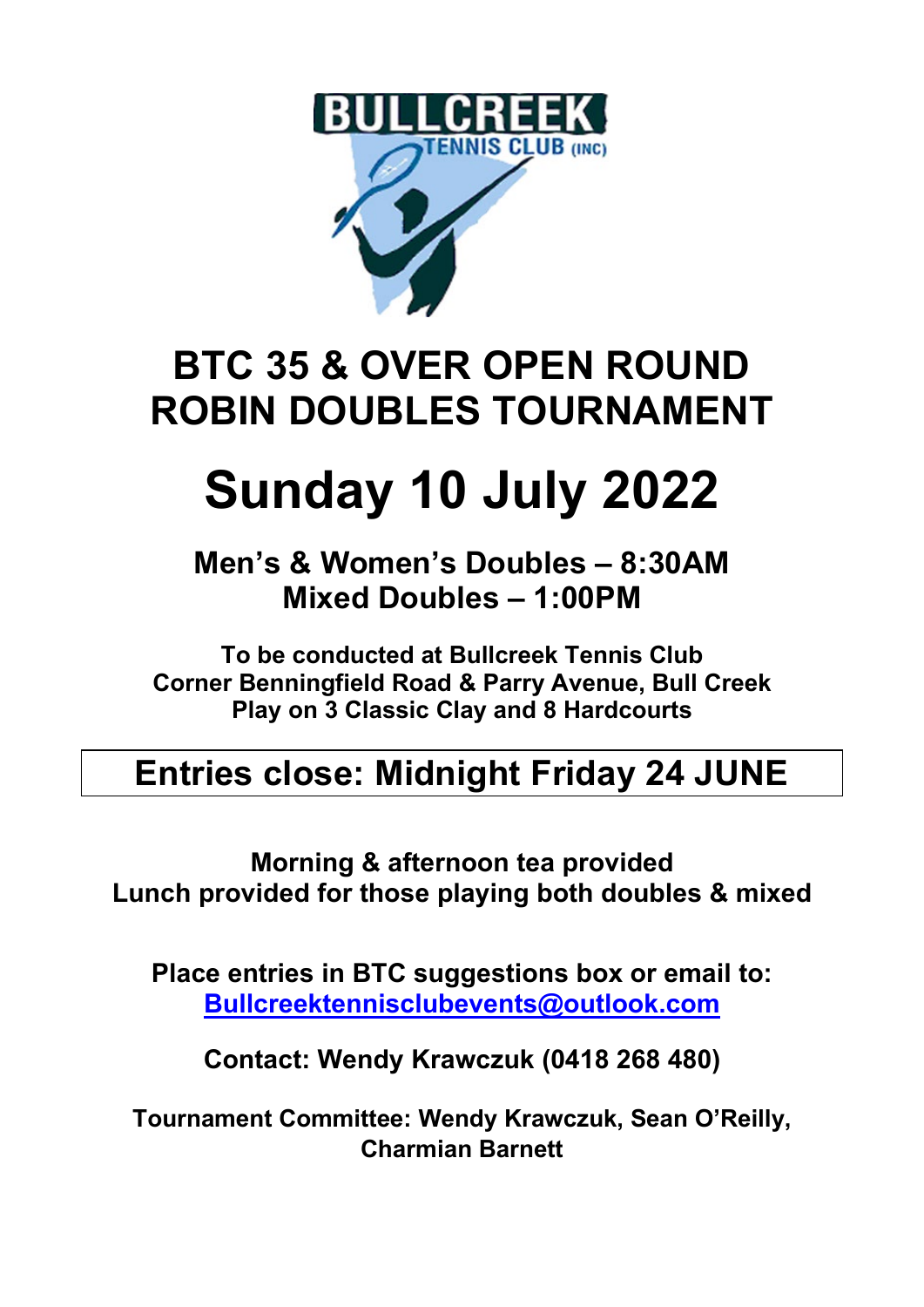#### CONDITIONS OF ENTRY

- 1. The Tournament Committee ("Committee") shall have complete control of the Tournament.
- 2. The Committee reserves the right to cancel any event if there are insufficient entries. The Committee also reserves the right to limit entries if the number of players cannot be accommodated on the available courts. Entry fees will be refunded in both cases.
- 3. This tournament is only open to players who are at least thirtyfive (35) years of age by the  $31<sup>st</sup>$  of December in the year of the tournament.
- 4. Every competitor must enter using the official entry form and it must be accompanied by the entry fee or paid online (preferred method) or by direct debit.
- 5. Competitors may enter without partners and the Committee will endeavour to find a suitable partner. If a partner is not found fees paid for that event will be refunded.
- 6. All competitors must report to the Match Office **30 minutes** prior to the start of the scheduled start time irrespective of the weather. Competitors who are late for matches may be forfeited. Matches may also be played under lights.
- 7. Grading of teams into divisions will be at the discretion of the **Committee.**
- 8. Play shall be continuous.
- 9. Any incidents requiring injury time must be brought to the attention of the Committee.
- 10. Matches will be timed. The Committee reserves the right to reduce the length of matches should conditions require it.
- 11. New balls will be provided at the discretion of the Committee.
- 12. The Tennis Australia Code of Behaviour shall apply. A copy is available at the Match Office. In the event of any disputes the Committee's decision shall be final.
- 13. All disputes involving the rules or laws of tennis must be referred to the Committee whose decision shall be final.
- 14. Prizes will be presented to winners and runners-up of each division.
- 15. By entering, competitors consent to photographs being taking of them during the tournament. Those photos will be used to promote the event and may be used by the local media.